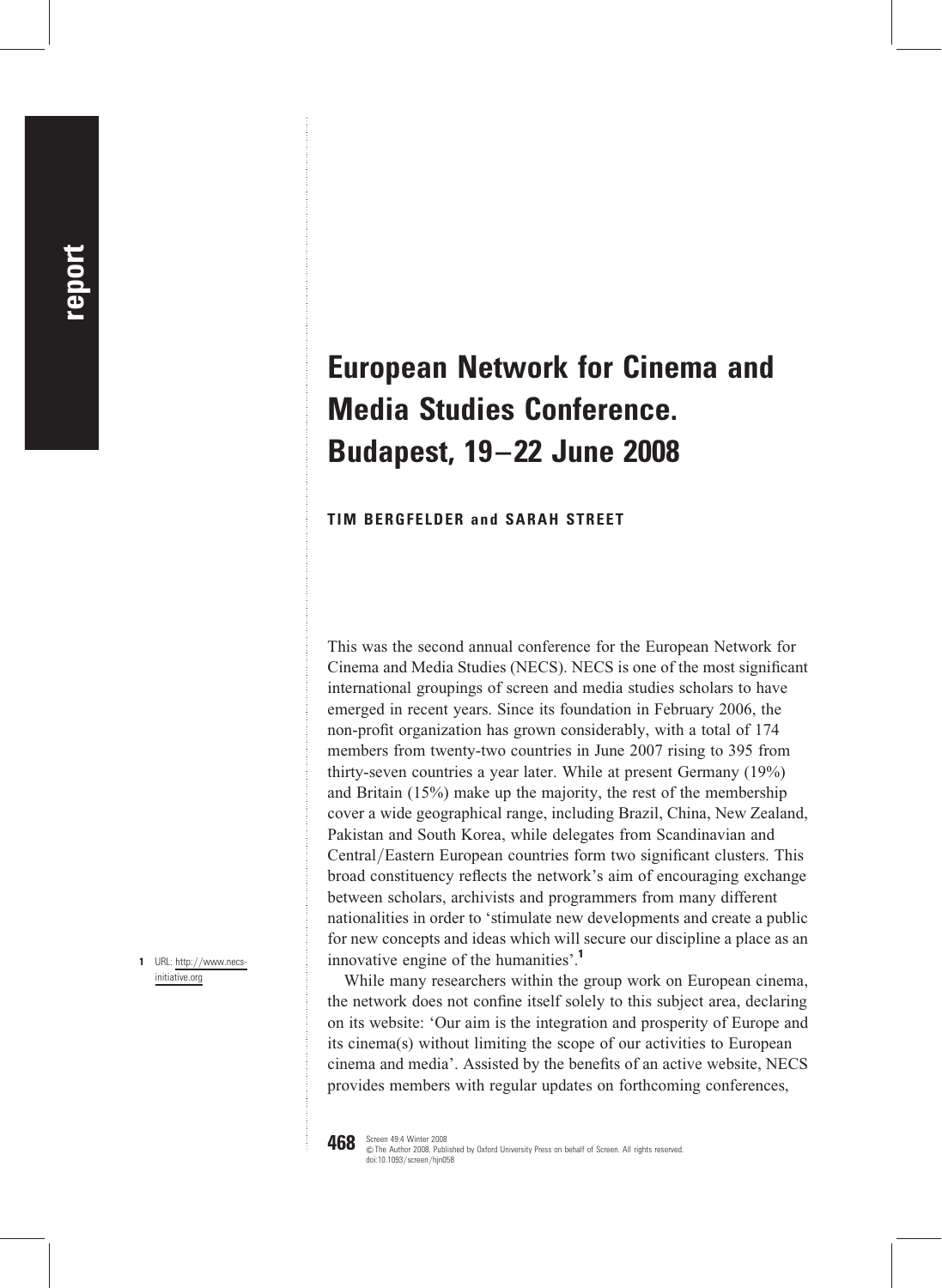journal calls for papers and other general information in the broad discipline of screen studies, as well as a forum for posting publications.

An interesting feature is the formation of workgroups which gather together scholars interested in particular themes, including affects and audiovisual cultures; avant garde(s) and new wave(s); characters and persons in audiovisual media; digital cinema; film festival research; film industries; industrial, science and utility film research group; screenwriting; sexual representation; teaching materials; television industries and audiences. At the annual conference, those who have joined the various workgroups online meet to discuss the sharing of resources, scholarly materials and plans for research funding applications. Indeed, the broad geographical constituency of NECS seems to thrive on the opportunities it presents for the formation of specific sub-networks, bringing together people with similar interests who might otherwise find it difficult to make contact and sustain collaboration. Again, quoting from the website, NECS aims 'to foster exchange across national, cultural and linguistic boundaries' and 'to deepen and intensify cooperation in order to make truly comparative work possible'. Indeed, the dominant rhetoric informing NECS is resonant with the themes of crosscultural exchange, collaboration and cooperation which, on a broader intellectual level, represent 'the turn' towards the postnational.

The two conferences, each with somewhat broad titles, 'Perspectives and Challenges for Cinema and Media Studies' (Vienna, 2007) and 'New and Old Frames' (Budapest, 2008) have attracted an extremely wide range of delegates and subjects, ranging from transnationalism in Indian cinema, film aesthetics, the future of television studies, and the many and varied impacts of digital media. In Budapest, the chosen keynote speakers reflected the conference's broad reach and its aim to encompass academia as well as archival institutions. Silent cinema scholar William Uricchio opened the conference with his 'Reflections on a medium in transition', covering questions of archival priorities and new communication technologies in the new millennium. The second keynote speaker, Ivan Klimes of the Czech National Film Archive in Prague, represented both the sizeable Central European contingent and the interests and concerns of the archivist community. Pierre Sorlin's plenary address drew on early sociological (Emilie Altenloh and Georg Simmel) and psychological (Hugo Münstenberg) studies of the impact of cinema in order to consider whether cinema produced a change in our perception of the world. It is perhaps hardly surprising that an affirmative conclusion was drawn, through examples that emphasized the historicity of perception.

Given the range of different nationalities present, the research methodologies, theoretical paradigms and wider intellectual concerns presented across the four days were remarkably consistent and compatible, suggesting a supranational approach to cinema and media studies. Equally, there were often demonstrable links between